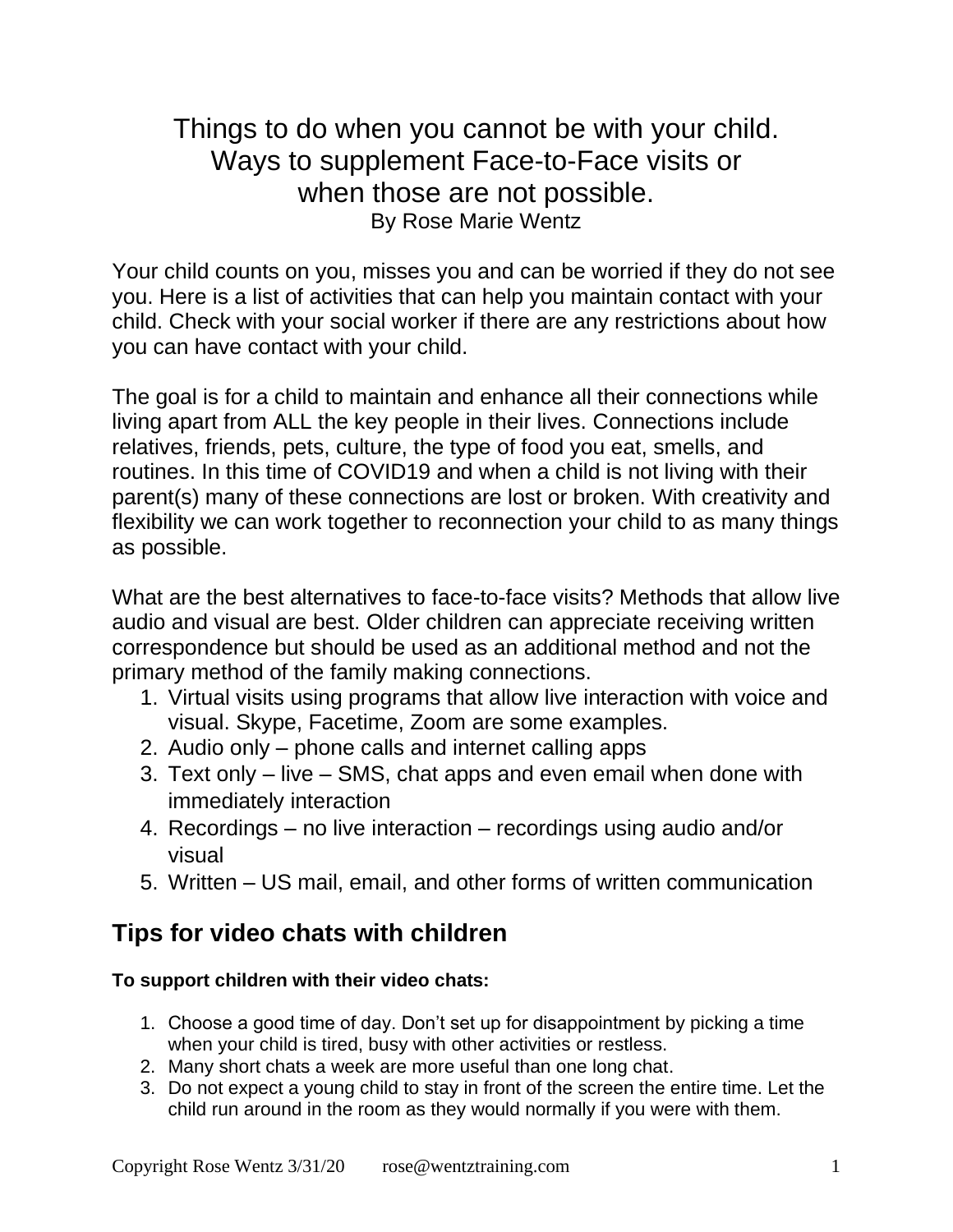- 4. Help your child adjust to this way of talking with you. When young children interact in person, they pick up communication cues from sight, sound, smell, and touch. Since video chat only involves sight and sound, help your child to concentrate on those senses. Repeat questions, ask your child to ask questions, or point out things your child can see and identify. Depending on the child's age expect the child to change topics frequently or to not respond to your question directly.
- 5. Be patient!!!! Within a few sessions your child will become accustomed to this. Many children may know more about interacting using video chat apps than you do. *Ask your child teach you.*
- 6. Have materials ready storybooks, musical instruments, your child's latest artwork, homework or whatever you plan to share so he doesn't lose interest as you, or the adult helping your child do the chat, scramble to find something.
- 7. Show your child where you are.
- 8. Let your child interact with others during the chat (as approved by your worker) siblings, pets, relatives, friends, etc.
- 9. Prepare your child that sometimes the internet "loses" calls. Let your child know you will call back as soon as possible, if this occurs.

## **10.Make it fun, something the child looks forward to doing again.**

#### **Tips for adults chatting with young children:**

- 1. Practice looking at the camera it is tempting to keep your eyes on your own picture, or the images on the screen – but you really make eye contact when you look at the camera and that is better for interactive communication.
- 2. If there is an adult with your child you can ask them to help engage the child in activities with you. It is OK to talk to that adult, make sure any conversation is focused on interacting with the child not about adult issues.
- 3. Keep very young children engaged with you by playing 'peek a boo' turn the camera away from you, then back to your face – and then sometimes when the camera comes back – you can surprise the kids by showing a book, or toy, or something else that you want to talk about.
- 4. Make sure to use the same greeting each time and in the same tone of voice when chatting with infants and toddlers. Infants and toddlers learn to recognize and feel comfortable with a real person on the screen when they hear that same sound each time they see the person. This is important because they often depend more on smell and touch when meeting a person – so they need more visual and sound cues to recognize you on video chat.
- 5. Think of new questions for each chat. The questions can be silly. Question like "how are you" can be difficult for younger children to answer. Ask specific questions about what they are doing right now.
- 6. Avoid talking too much about the virus or why you cannot be together right now. Of course truthfully answer your child's questions about these difficult topics. Your child may be worried about you and if you will get sick. Reassure your child about your situation and if you are sick give your child the information they can understand based on their age..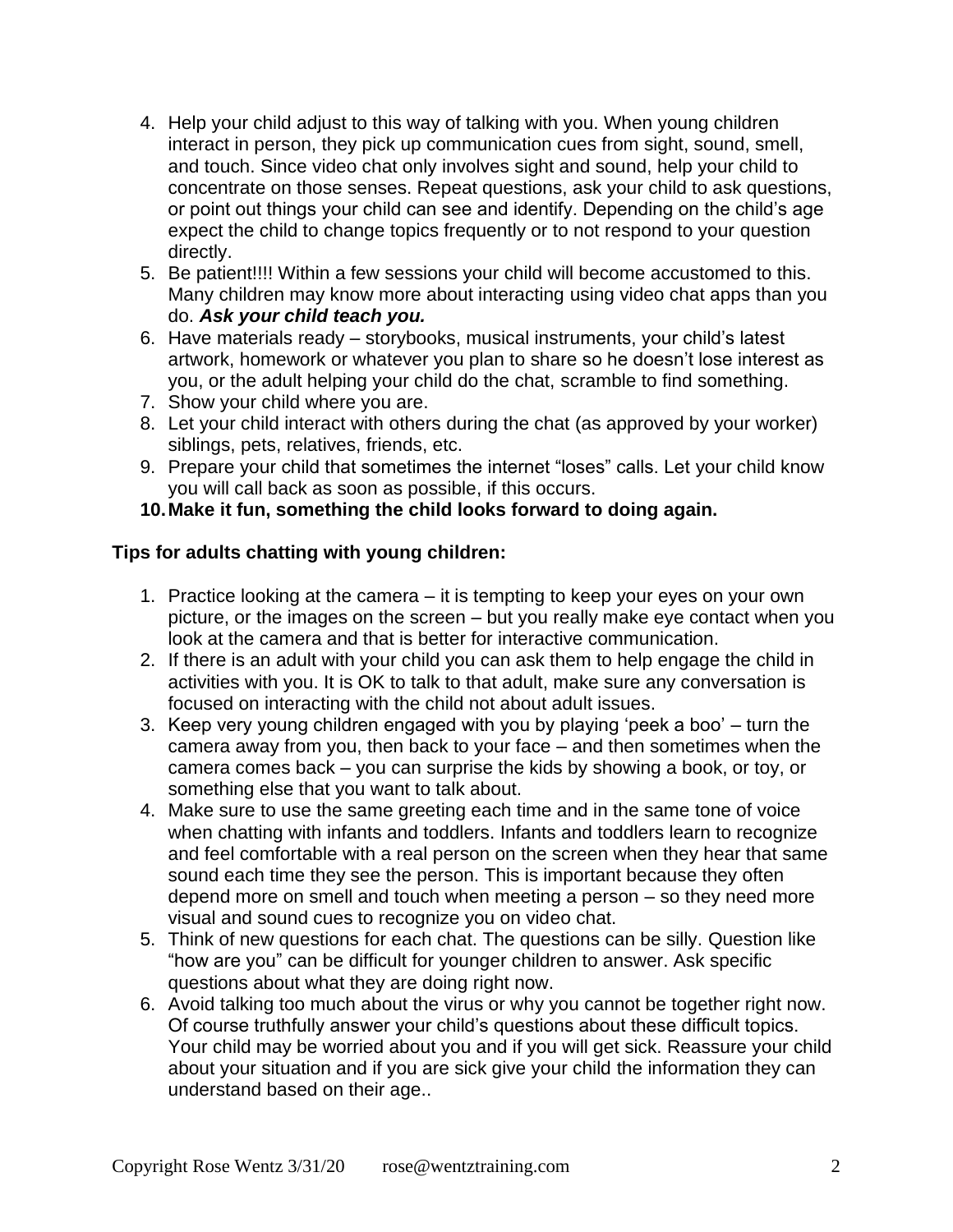7. Use a lot of gestures and facial expressions. Be close to the camera – but not so close that your video partner can't see your hands. Don't be afraid to move – don't be a talking head.

#### **To make video chats more interactive:**

- 1. Try using a smart phone, tablet or laptop so you can both move around to show different views and different activities.
- 2. Have your child use as large of screen as possible so you are more normal size, i.e. a tablet rather than a phone screen. Check with the adult on the other end about how you look on the caregiver's screen. Sometimes turning the screen will make the picture become larger.
- 3. Pretend to share snacks. People on both sides of the screen have the same snack and the adults can pretend to hand it off - camera to camera - to a child's delight.
- 4. Eat a meal together (it does not have to be the same food).
- 5. Play music and sing People on both ends of the camera can hear songs and sing or dance together, and join in with instruments or dancing.
- 6. Ask the child what they want to do. Plan the next chat session with your child as a way of finishing your time together. Remind the child when the next chat will be.
- 7. For older children consider using aps like ZOOM that allow you to not only see and talk to each other but also to write notes, share computer screens and other interactivities. Example: Your child can show you their homework and you can help them.
- 8. REMEMBER to say goodbye, kisses and hugs (yes one can hug your phone and pretend you receive the hug) just as you would when ending a face to face visit.

Video chatting doesn't have to be a major event. A quick, spontaneous chat can be a fun way for distant grownups and children to feel close to each other. Several short chats a week may be better than one long chat.

Adapted from: [https://www.naeyc.org/our-work/families/tips-video-chatting-young](https://www.naeyc.org/our-work/families/tips-video-chatting-young-children)[children](https://www.naeyc.org/our-work/families/tips-video-chatting-young-children)

**Free video chat apps**: Skype, Facetime, Facebook messenger, Zoom, Whatsap, Instagram and many more.

Need help obtaining a phone, tablet or internet access: See Handout on "Virtual Visit Recommendations and Resources"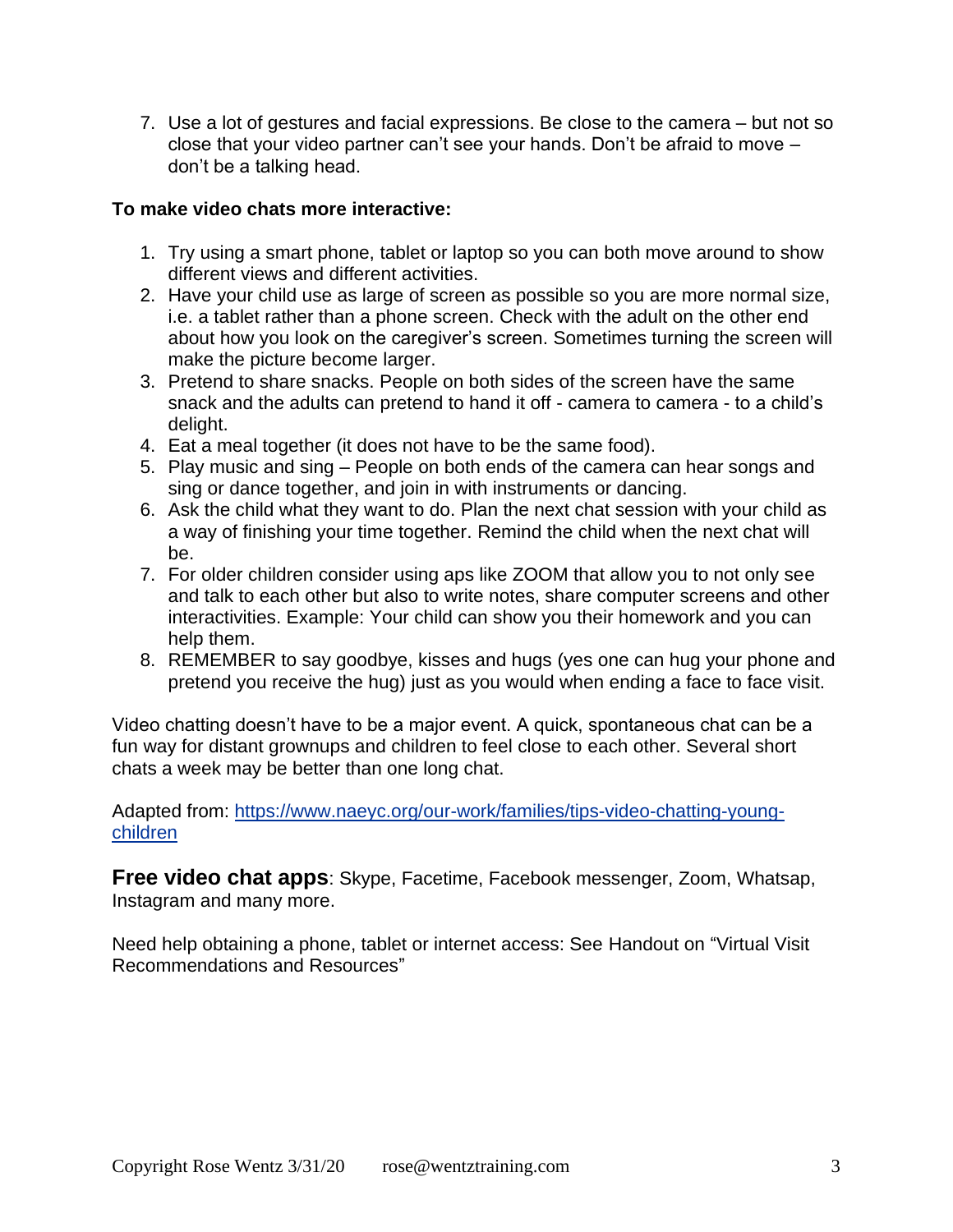## **Activities for virtual visits – Read "Virtual Visits Recommendations and Resources" for more specifics for each developmental ages and free and low cost options for internet access.**

- 1. Many organization have resources on the internet to help parents and children: games, learning activities, advice, songs and much more. EX: [www.PBSkids.org](http://www.pbskids.org/) If you use an app like ZOOM the parent can show the game, book or activity from their screen and the child will see the same thing on their screen.
- 2. Go on a virtual field trip together. Be sure to use a chat program so you can communicate with each other while looking at the same web site. A couple of places to start would be NASA's Web site at [http://www.nasa.gov](http://www.nasa.gov/) or the PBS Web site at [http://www.pbs.org.](http://www.pbs.org/) [https://kidsactivitiesblog.com/135714/virtual-field](https://kidsactivitiesblog.com/135714/virtual-field-trips/)[trips/](https://kidsactivitiesblog.com/135714/virtual-field-trips/) is an entire website of trips listed by the child's grade. Many museums, parks and zoos are offering virtual field trips or live viewings.
- 3. On phone calls/internet chats do imaginary outings together. Imagine we are going to our favorite place to get ice cream…
- 4. Read a your child's favorite book or tell them a story. There are many free internet books available to read. Libraries have many free downloadable books.
- 5. Play Internet games together. Ask your child which games they like to play. Many electronic games that your child knows can be played together online. Video chat apps like Facebook Messenger have games and program that puts hats, faces and other things on the people on the screen. Young children can love playing these games and stay very engaged with the person on the screen.
- 6. With permission from your worker: invite relatives, friends, siblings, pets to join the call. This can be done from 3 or more locations on most apps.

### **Other ways to stay connected with your child**

- 1. Make a video or audiotape of you reading bedtime stories. Send it to your child along with the book. Or just send the message. This is easy using your smart phone or computer.
- 2. Send a package containing all the things your child will need if he or she gets sick or is home bound. For example, send a can of their favorite food, a special blanket or pillowcase, a video or audiotape wishing them a speedy recovery, crossword puzzles, or a stuffed animal.
- 3. Send your child a picture of you or one of both of you. If you wear a perfume or cologne spray some on a card. Mail it to your child.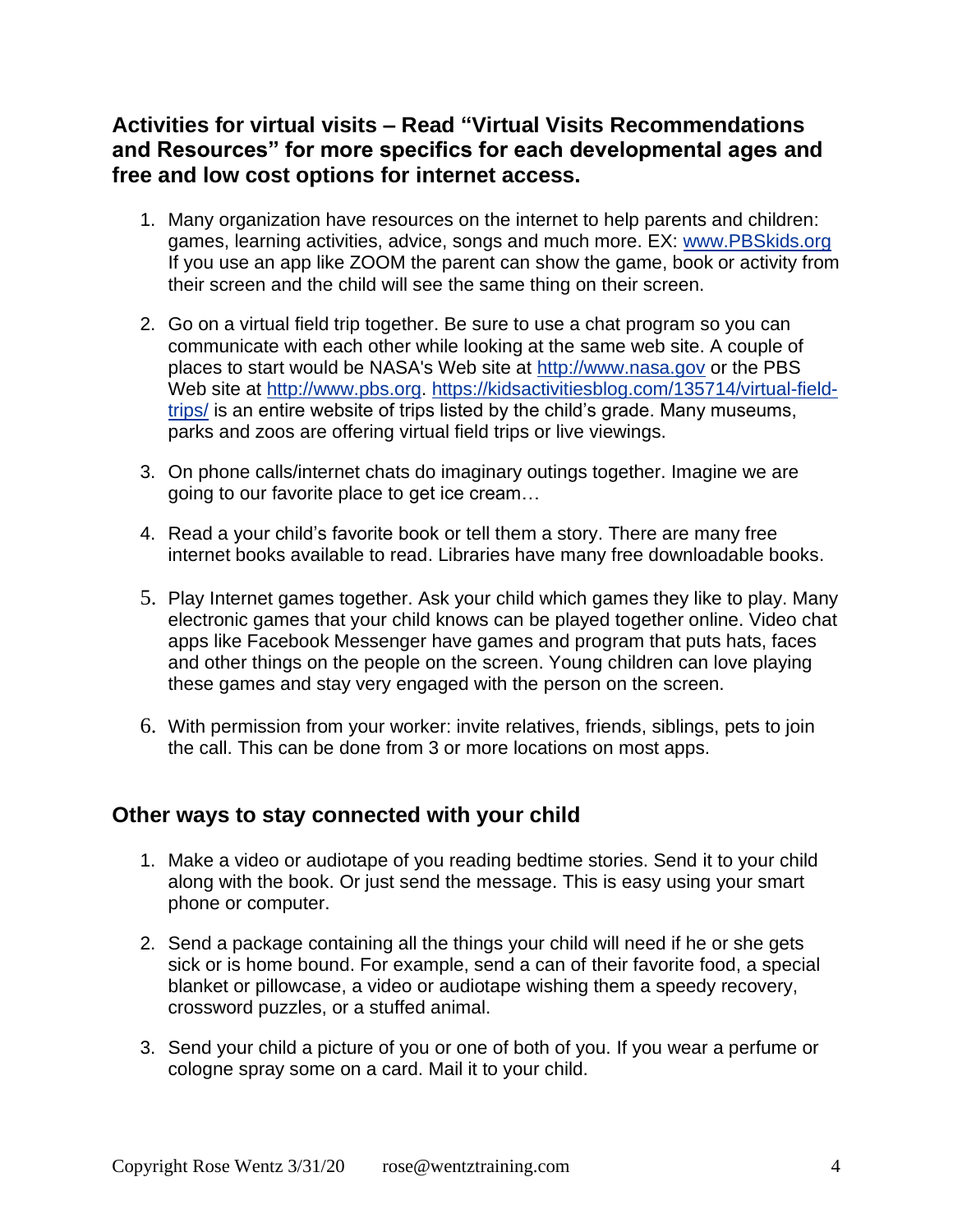- 4. Find unique things to write your letters on, for example, things your child likes—a favorite color of paper, stickers, or pictures of things they like; fun objects napkins, paper tray liners, or pictures of you. Cut paper into special shapes (holiday shapes like shamrocks or hearts); or puzzles (cut your finished letter into pieces; try sending one piece at a time).
- 5. Do a letter each day. Send by mail or email. Start a letter and take it with you throughout the day – (or think about what to put in the letter throughout the day). Add a sentence every now and then and be sure to add where you are when you write the different sentences (i.e., at work, cooking, eating).
- 6. Begin a life's lessons booklet. Each week write down a few of the lessons you have learned in life and how you learned those lessons. When the booklet is full, send it to your child to use as he or she begins or continues the journey of life.
- 7. Arrange for flowers or pizza to be delivered to your child before or after a special event (e.g., a play, recital, or sports game, a holiday, birthday). Include a note telling them how proud you are of their accomplishment.
- 8. Draw pictures of what you do all day. Be sure to include things like what you eat and what you read. Things that you might think are boring, your kids will be very interested in reading about when they cannot see you. Have your child do the same.
- 9. Write a newsletter (have a regular issue of your own family newsletter with columns about each child, family events, and exciting news). Write about family stories, traditions, special event, past vacations, etc. Ask your relatives to add to the newsletter.
- 10.Make a package that contains cookie cutters and the non-perishable ingredients of your child's favorite cookie so you can "help" them bake while you are away.
- 11.Make a top 10 list of what you like about your child. Send it to them; may be one each day.
- 12.Send pictures of yourself doing different activities, in different places, making funny faces, etc.
- 13.For older children help with homework or home schooling.

Adapted from: The National Long Distance Relationship Building Institute. (2001). *20 long distance activities for dads at a distance* [On-line]. More suggestions are on this site. [www.daads.com](http://www.daads.com/)